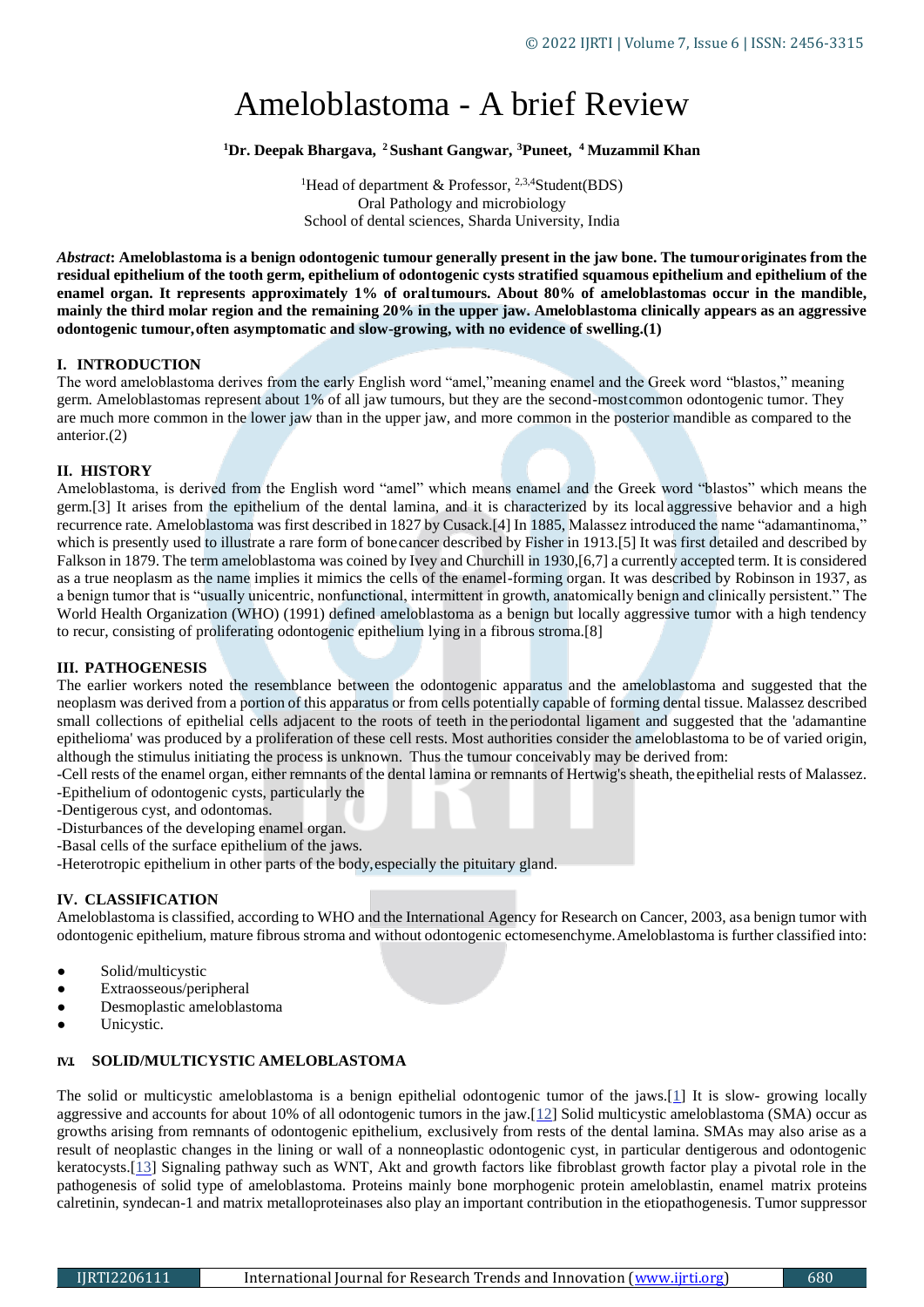genes p53, p63 and p73 bring about molecular changes in the pathogenesisof ameloblastoma. p53 plays an important role in the differentiation and proliferation of odontogenic epithelial cells. Matrix metalloproteinases, triggers mitogens to be released, leading to the proliferation of ameloblastomacells.[14]

Mostly this type is diagnosed in young adults, with a median age of 35 years and no gender predilection. About 80% of ameloblastomas occurs in the mandible,  $[2]$  frequently in the posterior region.  $[12]$  The lesions more often progresses slowly, but are locally invasive and infiltrates through the medullary spaces and erodes corticalbone. If left untreated, they resorb the cortical plate and extend into adjacent tissue. Crepitation or eggshell crackling might be elicited posterior maxillary tumors might obliterate the maxillary sinus and consequently extend intracranial.[15]

Radiographically SMAs show an expansile, radiolucent, multiloculated cystic lesion, with a characteristic "soap bubble-like" appearance. Other findings include cystic areas of low attenuation with scattered regions representing soft tissue components. Thinning and expansion of the cortical plate with erosion through the cortex is elicited, with the associated unerupted tooth displaced and resorption of the roots of adjacent teeth common.[16]

Six histopathologic subtypes of solid ameloblastoma includes follicular, plexiform, acanthomatous, basal cell, granular and DA. Mixtures of different histological patterns are commonly observed, and the lesions are frequently classified based on the predominant pattern present. The follicular pattern type has the highest recurrence rate of 29.5% and acanthomatous type having the least recurrence rate of 4.5%, and the rate of recurrence depends on the histologic subtypes. The epithelial component of the neoplasm proliferates in the form of Islands, strands and cords within the moderately to densely collagenized connective tissue stroma. A prominent budding growth pattern with small, rounded extensions of epithelium projecting from larger islands, recapitulates the various stages of enamel organ formation. The classical histological pattern of ameloblastoma described by Vickers and Gorlin is characterized by peripheral layer of tall columnar cells with hyperchromasia,reverse polarity of the nuclei and subnuclear vacuole formation.[17]

Follicular type is composed of many small islands of peripheral layer of cuboidal or columnar calls with reversely polarized nucleus. Cyst formation is relatively common in follicular type. The term plexiform refers to the appearance of anastomosing islands of odontogenic epithelium, with double rows of columnar cells in back to back arrangement. In acanthomatous type, the cells occupying the position of stellate reticulum undergo squamous metaplasia, with keratin pearl formation in the center of tumor islands. In granular cell ameloblastoma, cytoplasm of stellate reticulum-like cells appear coarse granular and eosinophilic. Basal cell type, the epithelial tumor cells are less columnar and arranged in sheets. Desmoplastic variant is composed of the dense collagen stroma, which appears hypocellular and hyalinized.[17]

Other histological types are papilliferous-keratotic type, clear cell type, and mucous cell differentiation type. SMAs contain clear, periodic-acid Schiff positive cells most often localized to the stellate reticulum-like areas of follicular SMA.[13] Keratoameloblastoma consists partly of keratinizing cysts and partly of tumor islands with papilliferous appearance. Mucous cell type of ameloblastoma shows focal mucous cell differentiation, with vacuolated mucous cells.[18]

The main modality of treatment is surgery, with wide resection recommended due to the high recurrence rate ofsolid/multicystic ameloblastomas. The recurrence rate after resection is 13-15%, as opposed to 90-100% after curettage.[19] Recommend a margin of 1.5-2 cm beyond the radiological limit is implicated to ensure all microcysts are removed.[20]

#### **IV.II. PERIPHERAL AMELOBLASTOMA**

The peripheral ameloblastoma (PA) is defined as an ameloblastoma that is confined to the gingival or alveolar mucosa. It infiltrates the surrounding tissues, mostly the gingival connective tissue, but it does not involve the underlying bone.[21] The PA arises from remnants of the dental lamina, the so-called "glands of Serres," odontogenic remnants of the vestibular lamina, pluripotent cells in the basal cell layer of the mucosal epitheliumand pluripotent cells from minor salivary glands.[22]

The PA is an exophytic growth restricted to the soft tissues overlying the tooth-bearing areas of the jaws, the initial diagnosis often mistaken for fibrous epulis. In the majority of cases, there is no radiological evidence of bone involvement, but a superficial bone erosion known as cupping or saucerization may be detected at surgery.The overall average age is 52.1 years, slightly higher for males than for females. The male/female ratio is  $1.9 : 1$ , as opposed to  $1.2 : 1$  for the solid type. The maxilla/mandible ratio is 1: 2.6. The mandibular premolar regionaccounts for 32.6% and is the commonest site.[23] Histologically same patterns are as in solid type, with a common type being acanthomatous.[17] Differential includes peripheral reactive lesions such as pyogenic granuloma, epulis, papilloma, fibroma, peripheral giant-cell granuloma, peripheral odontogenic fibroma, peripheral-ossifying fibroma, Baden's odontogenic gingival epithelial hamartoma, and basal cell carcinoma.[23]

The PA is mostly treated with a wide local excision. 9% of recurrence following treatment has been reported, though malignant transformation is rare, metastasis has also been reported.[24,25]

#### **IV.III. DESMOPLASTIC AMELOBLASTOMA**

Desmoplastic ameloblastoma was first reported by Eversole *et al*. in 1984 and was recently included in the WHO's classification of head and neck tumors (WHO-2005).[26] This tumor is characterized by an unusual histomorphology, including extensive stromal collagenization or desmoplasia, leading to the proposed termameloblastoma with pronounced desmoplasia or DA.[27]

Radiographically it produces mixed radiolucent - radioopaque lesion with diffuse border that indicates that the tumor is more aggressive than other variants of ameloblastoma.[28] Mixed radiologic appearance expresses the infiltrative pattern of the tumor and when the DA infiltrates the bone marrow spaces, remnants of the original nonmetaplastic or nonneoplastic bone were found to remain in the tumor tissue. The infiltrative behavior of theDA explains one of the characteristic features of the tumor, the ill-defined border.[13]

The DA also appears as a poorly defined, mixed, radiolucent-radiopaque lesion mimicking a benign fibro- osseous lesion, especially when evaluating panoramic and periapical radiographs.<sup>[29,30]</sup> Histologically DA appears as irregularly shaped odontogenic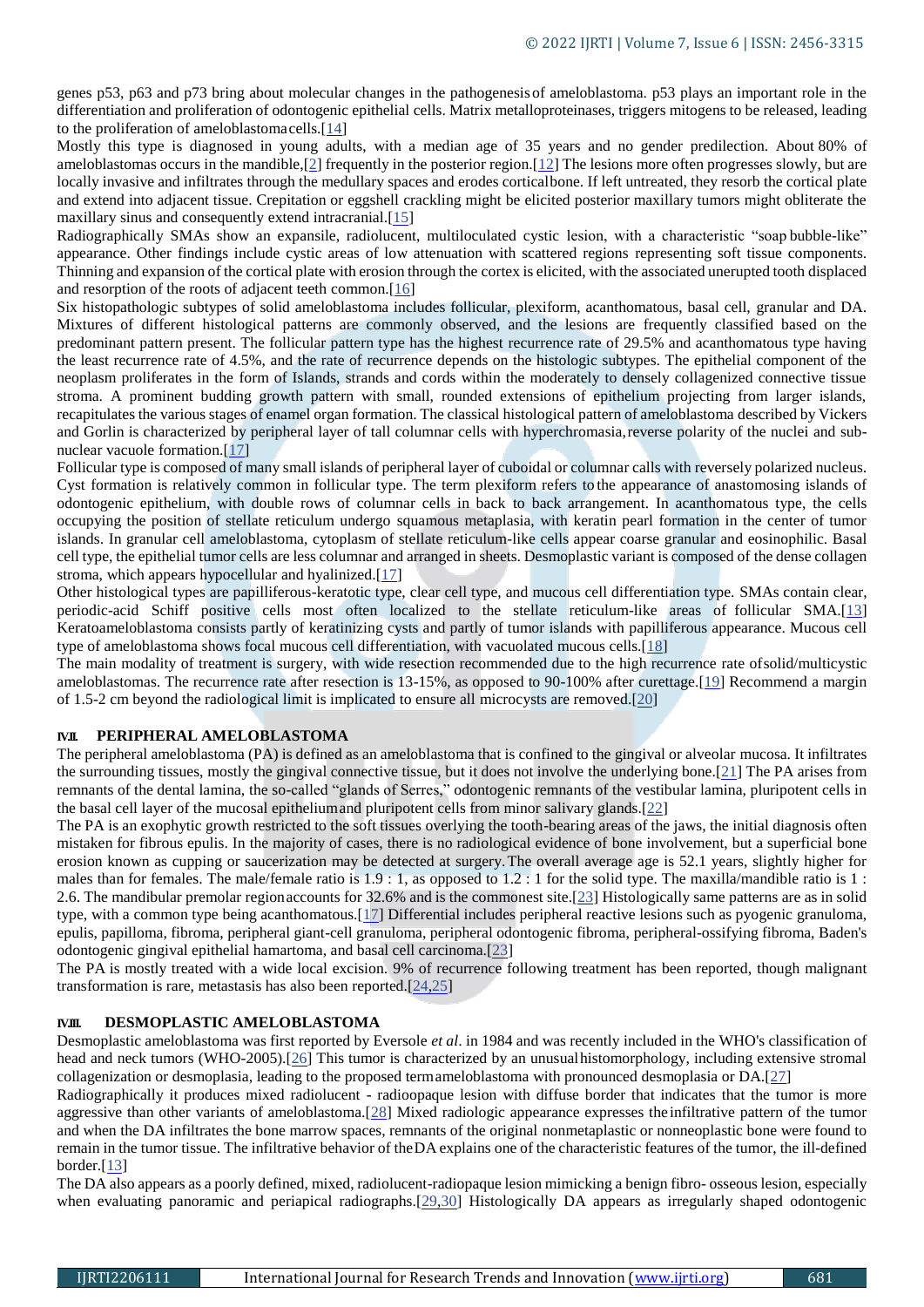epithelial islands surrounded by a narrow zone of loose-structuredconnective tissue embedded in desmoplastic stroma.[31] About 15.9% rate of recurrence has been reported in DA cases treated by enucleation and/or curettage, with anaverage recurrence period of 36.9 months.[29] The majority of DA cases reported treated by resection, most likely due to ill-defined borders, consequently suggesting an infiltration process and aggressive biological behavior.[32]

#### **IV.IV. UNICYSTIC AMELOBLASTOMA**

Unicystic ameloblastoma (UA) represents an ameloblastoma variant, presenting as a cyst that show clinical and radiologic characteristics of an odontogenic cyst. In histologic examination shows a typical ameloblastomatous epithelium lining part of the cyst cavity, with or without luminal and/or mural tumor proliferation. In 1977, Robinson and Martinez first used the term "UA,[33] " but it was also named in the second edition of the international histologic classification of odontogenic tumors by the WHO as "cystogenic ameloblastoma." 5- 15% of all ameloblastomas are of the unicystic type.[15]

Five to 15% of all ameloblastomas are of the unicystic type. UA with an unerupted tooth occurs with a mean ageof 16 years as opposed to 35 years in the absence of an unerupted tooth. The mean age is considerably lower than that for solid/multicystic ameloblastoma with no gender predilection.[15] UA is a prognostically distinct entity with a recurrence rate of 6.7-35.7%, and the average interval for recurrence is approximately 7 years.

Three pathogenic mechanisms for the evolution of UA: Reduced enamel epithelium, from dentigerous cyst and due to cystic degeneration of solid ameloblastoma.[34]

Six radiographic patterns are identified for UA, ranging from well-defined unilocular to multilocular ones. Comparing unilocular and multilocular variants, there is an apparent predominance of a unilocular configuration in all studies of UA, especially in cases associated with impacted teeth.[35] UA might mimic other odontogenic cysts clinically and radiographically. Histopathological classification of UAs are:[36]

- Luminal UA
- Luminal and intraluminal UAs
- Luminal, intraluminal, and intramural UAs
- Luminal and intramural UAs.

Treatment of UA includes both radical and conservative surgical excision, curettage, chemical andelectrocautery, radiation therapy or combination of surgery and radiation.

V. **HISTOPATHOLOGY-** Ameloblastic carcinoma is generally more aggressive and has a worse prognosis in late disease. Ameloblastic carcinoma has certain features of benign ameloblastoma such as reverse polarisation, peripheral palisading, and stellate reticulum-like cells. It has features of malignancy common to many cancers such as high nuclear to cytoplasmic ratio, increased mitoses with atypical forms, cytological atypia, and necrosis. The following are some features of ameloblastic carcinoma.(37)(37.1)

- 1) High mitotic figure
- 2) Cellular atypia
- 3) High proliferative mitotic index
- 4) Perineural or perivascular invasion
- 5) Nuclear atypia such as nuclear pleomorphism

Malignant ameloblastoma, on the other hand, has these histological features:

- 1) Lack of mitotic figure
- 2) Normal ameloblastic cells
- 3) Lack of a mitotic index
- 4) No perineural or perivascular invasion
- 5) Normal polarized ameloblastic nucleus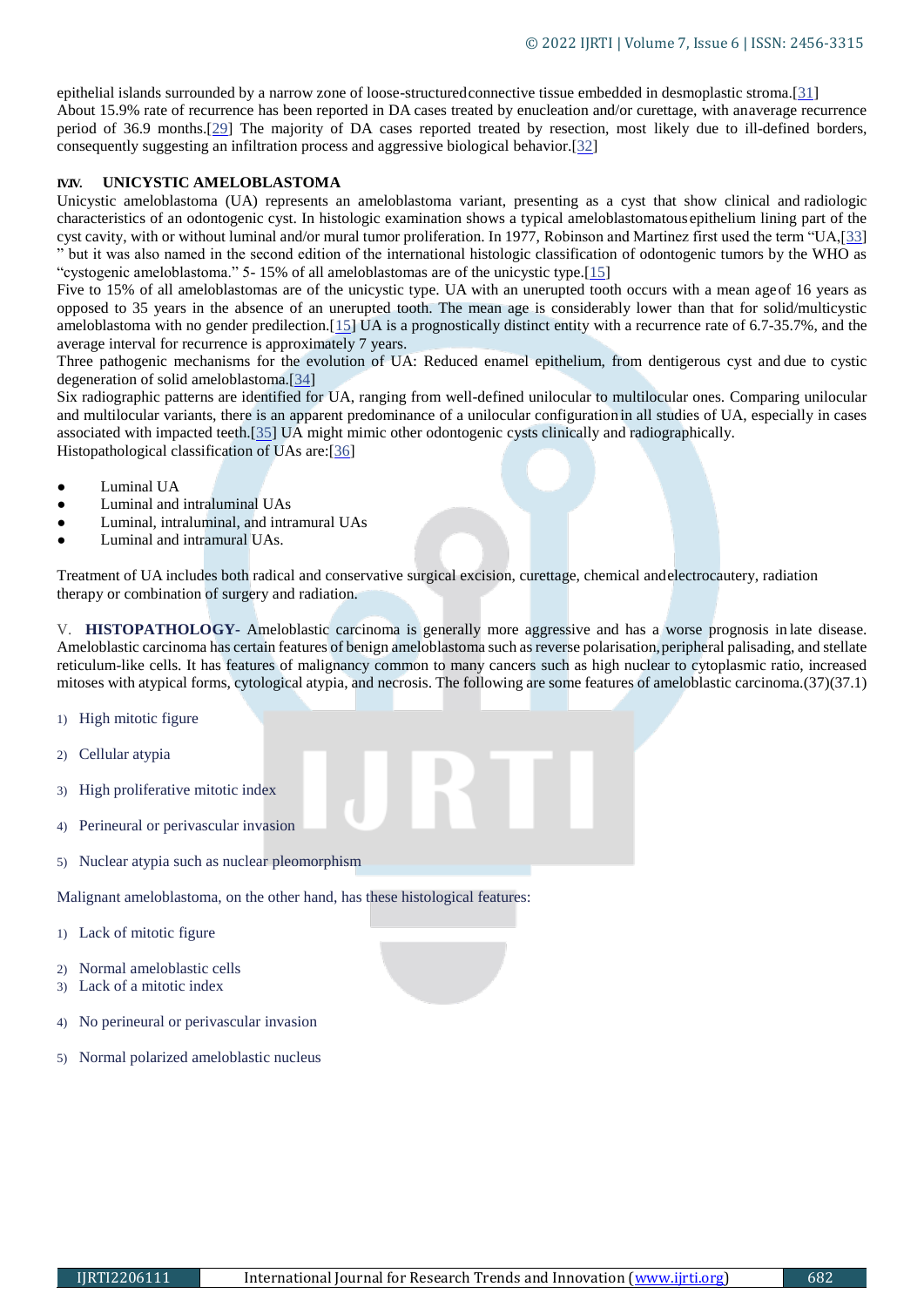

Fig- Ameloblastoma and Peripheral Ameloblastoma

### **VI. RADIOGRAPHIC FEATURES**

The ameloblastoma has been described classically as a multilocular cyst like lesion of the jaw. This is especiallytrue in advanced cases of ameloblastoma. Here, the tumour exhibits a compartmented appearance with septa of bone extending into the radiolucent tumour mass. In many cases, however, the lesion is a unilocularone and presents no characteristic or pathognomonic features .The periphery of the lesion on the radiograph is usually smooth, although this regularity may not be borne out at the time of operation. In the advanced lesion producing jaw expansion, thinning of the cortical plate may be peg radiograph .The term **cystic ameloblastoma** is frequently, referring to certain of these neoplasms. It is important, there is no correlation between the term and the appearance of the tumour on the radiograph. Radiographic film does nothing more than indicate the presence or absence of calcified tissue, and a variety may manifest themselves in manner similar to the Ameloblastoma.



Fig- Radiographic image of ameloblastoma

#### **VII. CLINICAL FEATURES**

A wide age range of occurrence of the tumor from 10 years through 90 years has been reported. The average ageat diagnosis is in the range of 33-39 ears, and most cases cluster between ages 20 and 60 years. Only about

10% cases are reported to arise in children. Then 1/3rd of those occur in children younger than 10 yrs.No significant sex predilection has been reported. There is conflicting evidence on the eincidence rates in different races. Although some **reports claim an increased incidence of ameloblastoma in black individual.**A largestudy identifies asian as the population with the greatest number of affected patients.

Ameloblastoma occurs in all areas of the jaws but the mandible is the most commonly affected area.(More than80% of all cases.). Within the mandible the molar angle ramus area is involved three times more commonly than are the premolarsand anterior region combined.When comparing large studies ,it appears that maxillary tumour tends to occur in slightly older patients than do mandibular lesions.The incidence of occurrence of ameloblastoma in different sites within the jaws has been shown to vary among racial groups.

#### **VIII. TREATMENT AND PROGNOSIS:**

There is some differences of opinion about the preferable method of treatment of the ameloblastoma. The only unanimity centre around the fact that complete removal of the neoplasm, regardless of how it is accomplished, will result in a cure of the patient. The types of treatment that have been used include both radical and conservative surgical excision, curettage, chemical and electrocautery, radiation therapy or a combination of surgery and radiation. The majority of workers today prefer some form of surgical excision. Curettage is least desirable. since it is associated with the highest incidence of recurrence, The basic principles of treatment have been discussed in detail by Gardner and Mehlisch and his colleagues. Frissell reviewed the reported cases in which radiation therapy was utilized and found that there was considerable variance of opinion as to its benefit. The report of Kimm supported by study of serial biopsy, on the treatment of the ameloblastoma by radiation indicated that this neoplasm is generally highly radio resistant and that the use of this form therapy is not warranted. Wide clinical experience has show the truth of this finding. Regardless of the form of treatment long-term follow-up of the patient is an absolute necessity Treatment decisions for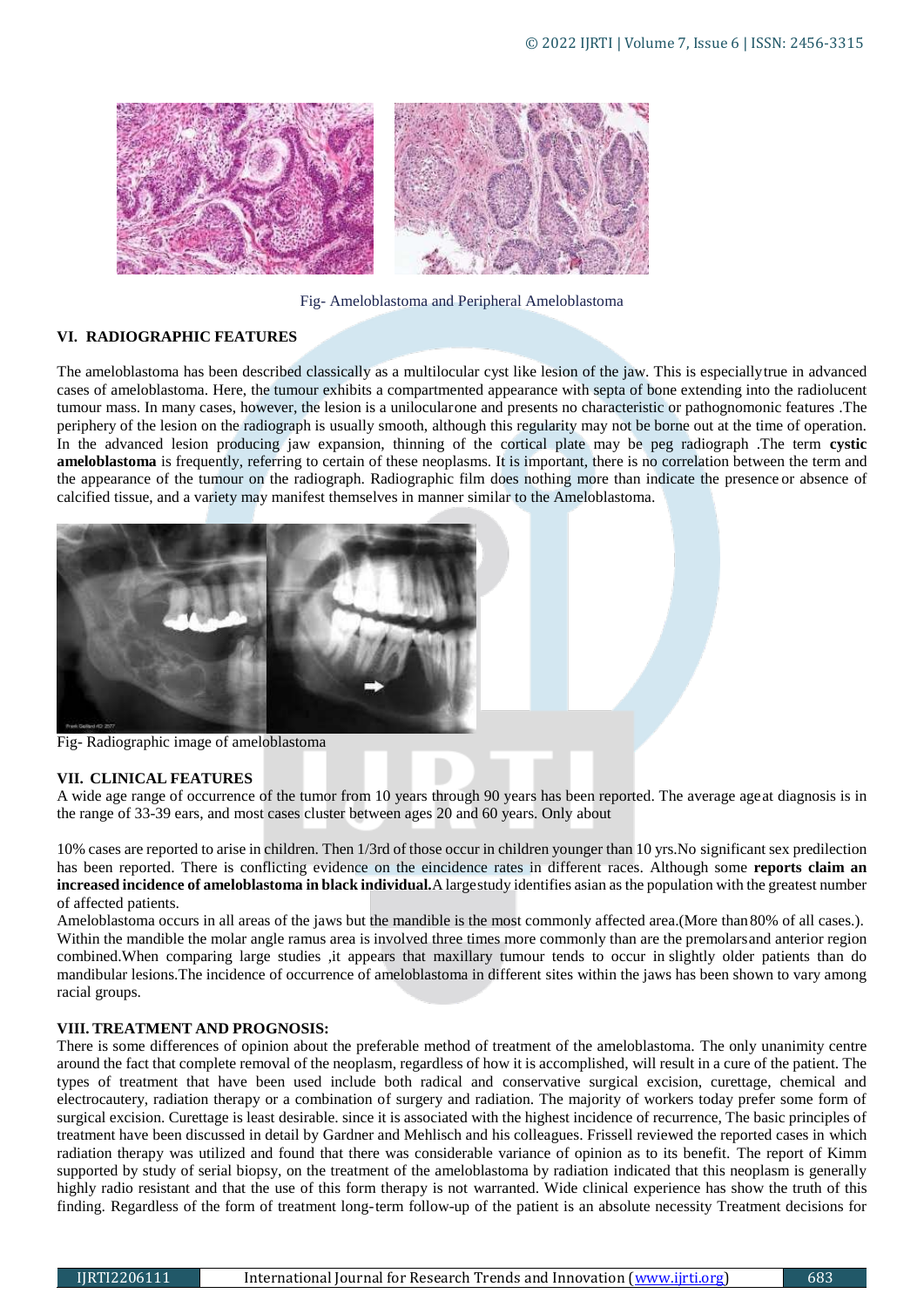ameloblastoma are based on the individual patient situation and the best judgement of it surgeon. The surgical plan should be strongly influenced! whether the lesion involves the mandible Maxillary lesions behave distinctly different from mandibular lesions. For cystic nature - enuclation

For neoplasmic nature-no resection required.Good prognosis.(38)

## **REFERENCES**

1.1. Nakamura N, Mitsuyasu T, Higuchi Y, Sandra F, Ohishi M. Growth characteristics of ameloblastoma involving the inferior alveolar nerve: A clinical and histopathologic study. *Oral Surg Oral Med Oral PatholOral Radiol Endod.* 2001;91:557–62. [PubMed] [Google Scholar] 2.https:/[/www.statpearls.com/ArticleLibrary/viewarticle/17438](http://www.statpearls.com/ArticleLibrary/viewarticle/17438)

3. Larsson A, Almerén H. Ameloblastoma of the jaws. An analysis of a consecutive series of all cases reported to the Swedish Cancer Registry during 1958--1971. *Acta Pathol Microbiol Scand A.* 1978;86A:337–49. [PubMed] [Google Scholar]

4. Shear M, Singh S. Age-standardized incidence rates of ameloblastoma and dentigerous cyst on the Witwatersrand, South Africa. *Community Dent Oral Epidemiol.* 1978;6:195–9. [PubMed] [Google Scholar]

5. Krishnapillai R, Angadi PV. A clinical, radiographic, and histologic review of 73 cases of ameloblastoma inan Indian population. *Quintessence Int.* 2010;41:e90-100. [PubMed] [Google Scholar]-

6. Brazis PW, Miller NR, Lee AG, Holliday MJ. Neuro-ophthalmologic Aspects of Ameloblastoma. *Skull BaseSurg.* 1995;5:233-44. [PMC free article] [PubMed] [Google Seholar]-

7. Cusack JW. Report of the amputations of the lower jaw. *Dubl Hosp Rec.* 1827;4:1–38. [Google Scholar]

8. Malassez L. The role of debris on EPITHELIAL papdentaires. *Arch Physiol Norm Pathol.* 1885;5:309–40.6:379-449. [Google Scholar]

9. Cakur B, Caglayan F, Altun O, Miloglu O. Plexiform ameloblastoma. *Erciyes Med J.* 2009;(Suppl 1):S62–7.[Google Scholar] 10. Madhup R, Srivastava K, Bhatt M, Srivastava S, Singh S, Srivastava AN. Giant ameloblastoma of jawsuccessfully treated by radiotherapy. *Oral Oncol Extra.* 2006;42:22–5. [Google Scholar]

11. Kramer IR, Pindborg JJ, Shear M. 2nd ed. Berlin: Springer-Verlag; 1992. Histological Typing of Odontogenic Tumours. WHO International Histological Classification of Tumours; pp. 11–14. [Google Scholar]

12. Mendenhall WM, Werning JW, Fernandes R, Malyapa RS, Mendenhall NP. Ameloblastoma. *Am J ClinOncol.* 2007;30:645– 8. [PubMed] [Google Scholar]

13. Peter AR, Philipsen HA. 1st ed. London: Quintessence; 2004. Odontogenic Tumors and Allied Lesions; pp.43–58. [Google Scholar]

14. Jeddy N, Jeyapradha T, Ananthalakshmi R, Jeeva S, Saikrishna P, Lakshmipathy P. The molecular and genetic aspects in the pathogenesis and treatment of ameloblastoma. *J Dr NTR Univ Health Sci.* 2013;2:157–61.[Google Scholar]

15. Barnes L, Eveson JW, Reichart P, Sidransky D, editors. Lyon, France: IARC Press; 2005. World HealthOrganization Classification of Tumours: Head and Neck Tumours. [Google Scholar]

16. Dunfee BL, Sakai O, Pistey R, Gohel A. Radiologic and pathologic characteristics of benign and malignantlesions of the mandible. *Radiographics.* 2006;26:1751–68. [PubMed] [Google Scholar]

17. Rajendran R. Cyst and tumors of odontogenic origin. In: Rajendran R, Sivapathasundharam B, editors.

*Shafer's Text Book of Oral Pathology.* 7th ed. Noida: Elsevier; 2012. pp. 259–313. [Google Scholar]

18. Pindborg JJ. *In: Pathology of the Dental Hard Tissue.* Copen Hagen: Munksgaard; 1970. Odontog enictumors; pp. 367–428. [Google Scholar]

19. Chapelle KA, Stoelinga PJ, de Wilde PC, Brouns JJ, Voorsmit RA. Rational approach to diagnosis andtreatment of ameloblastomas and odontogenic keratocysts. *Br J Oral Maxillofac Surg.* 2004;42:381–90. [PubMed] [Google Scholar]

20. Hong J, Yun PY, Chung IH, Myoung H, Suh JD, Seo BM, et al. Long-term follow up on recurrence of 305ameloblastoma cases. *Int J Oral Maxillofac Surg.* 2007;36:283–8. [PubMed] [Google Scholar]

21. Gardner DG, Corio RL. Plexiform unicystic ameloblastoma. A variant of ameloblastoma with a low-recurrence rate after enucleation. *Cancer.* 1984;53:1730–5. [PubMed] [Google Scholar]

22. Isomura ET, Okura M, Ishimoto S, Yamada C, Ono Y, Kishino M, et al. Case report of extragingivalperipheral ameloblastoma in buccal mucosa. *Oral Surg Oral Med Oral Pathol Oral Radiol Endod.* 2009;108:577–9. [PubMed] [Google Scholar]

23. Philipsen HP, Reichart PA, Nikai H, Takata T, Kudo Y. Peripheral ameloblastoma: Biological profile basedon 160 cases from the literature. *Oral Oncol.* 2001;37:17–27. [PubMed] [Google Scholar]

24. Buchner A, Sciubba JJ. Peripheral epithelial odontogenic tumors: A review. *Oral Surg Oral Med OralPathol.* 1987;63:688– 97. [PubMed] [Google Scholar]

25. Lin SC, Lieu CM, Hahn LJ, Kwan HW. Peripheral ameloblastoma with metastasis. *Int J Oral MaxillofacSurg.* 1987;16:202– 4. [PubMed] [Google Scholar]

26. Eversole LR, Leider AS, Hansen LS. Ameloblastomas with pronounced desmoplasia. *J Oral MaxillofacSurg.* 1984;42:735– 40. [PubMed] [Google Scholar]

27. Reichart PA, Philipsen HA. London: Quintessence Publishing Co Ltd; 2004. Desmoplastic Ameloblastoma:Odontogenic Tumors and Allied Lesions; pp. 69–76. [Google Scholar]

28. Mintz S, Velez I. Desmoplastic variant of ameloblastoma: Report of two cases and review of the literature. *JAm Dent Assoc.*  2002;133:1072–5. [PubMed] [Google Scholar]

*29.* Sun ZJ, Wu YR, Cheng N, Zwahlen RA, Zhao YF. Desmoplastic ameloblastoma - A review. *Oral Oncol.* 2009;45:752–9. [PMC free article] [PubMed] [Google Scholar]